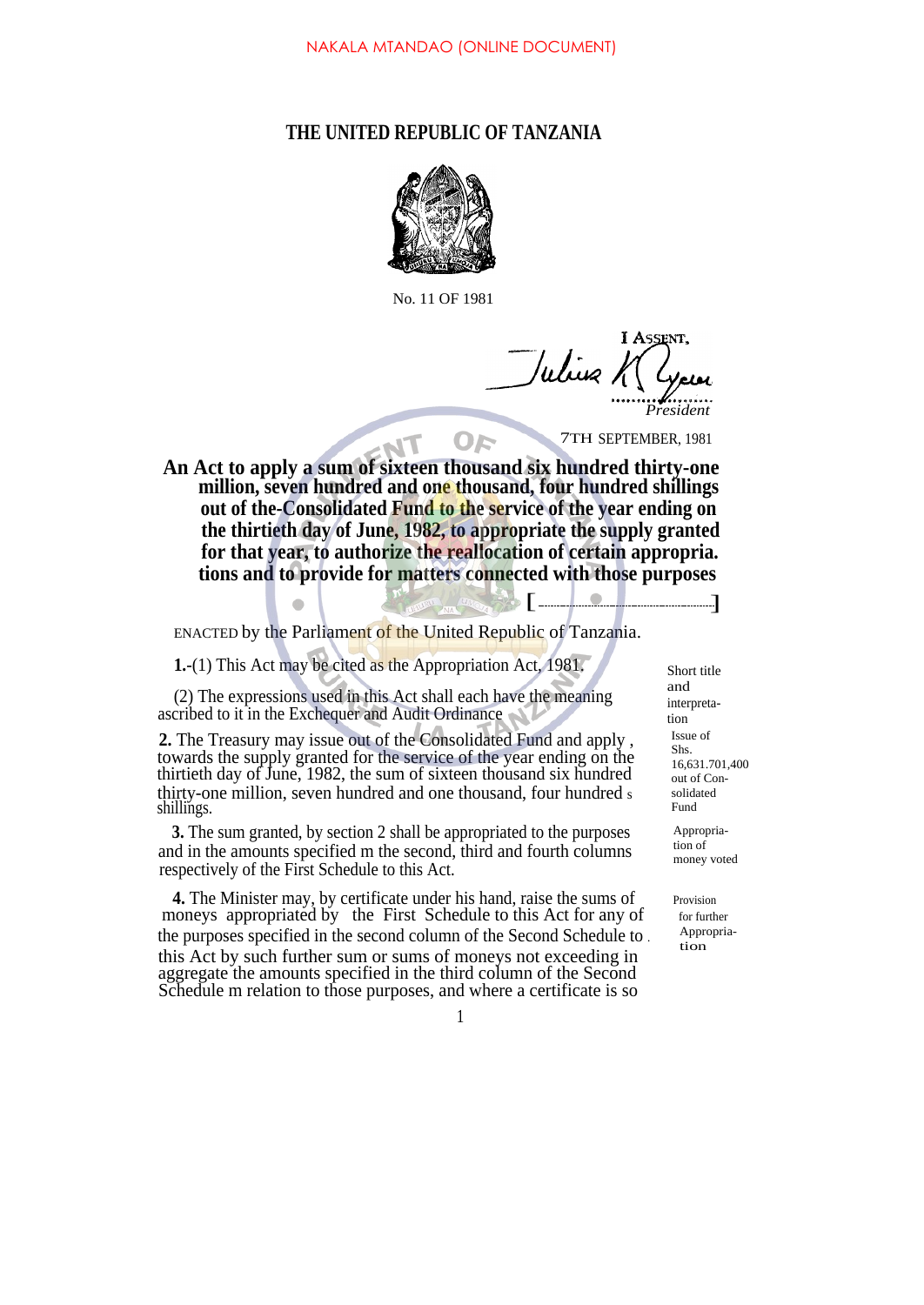| No. 11<br>Appropriation | 1981. |
|-------------------------|-------|
|-------------------------|-------|

issued the amount specified in the certificate, shall be a charge on and be paid out of the Consolidated Fund, and the provisions of section 2 and 3 shall take effect as if the total sum granted out of the Consolidated Fund and the amounts appropriated for the purpose specified m the certificate were raised by the amount specified in that certificate.

Power of

**5.**-(1) The Minister may, at any time or times not later than the the Minister thirtieth day of June, 1982, borrow within or outside the United to borrow Republic or partly within and 'partly outside the United Republic, any sum or sums not exceeding in the whole the total sum granted or deemed to have been granted out of the Consolidated Fund by virtue of the provisions of section 2 by way of loan, advance. the issue of bills or bank overdraft and on such terms and conditions as the Minister may deem expedient, and may charge that loan or advance on any of the assets of the United Republic, including securities forming part of the Consolidated Fund.

> (2) Any money borrowed under this section shall be placed to the credit of the exchequer account and shall form part of the Consolidated Fund, and be available m any manner m which that fund is available.

> (3) Any money borrowed under this section shall be subject to repayment not later than the thirty-first day of October, 1982, and any sum required for the repayment of any money so borrowed, and of any interest payable in respect of that money shall be charged on and paid out of the Consolidated Fund.

> (4) The powers conferred upon the Minister by this section shall be in addition to the powers of the Minister under the Government Loans. Guarantees and Grants Act, 1974.

Power of

Acts, 1974 No. 30

**6.** (1) Where the Minister is satisfied that it is necessary in the the Minister public interest that provision be made for defraying the expenditure of certain any Region, Ministry or Department of the Government in excess of appropriated any sum voted for it or for any service for which no sum is voted. moneys and that it would be detrimental to the public interest to postpone the expenditure until provision can be made for it by the National Assembly, he may notwithstanding any provision to the contrary in this Act or any other written law, authorize the application of any surplus arising on any vote in the First Schedule to this Act (other than the votes for pensions, gratuities or other retirement benefits, or for widows and orphans pension) for or towards the excess or service.

> (2) Where the Minister authorizes the application of any surplus under this section, be shall cause to be laid before the National Assembly, not later than at the meeting next after the date of the authorization, a supplementary estimates Bill or statement of reallocation, as the case may be, in accordance with the provisions of the Constitution.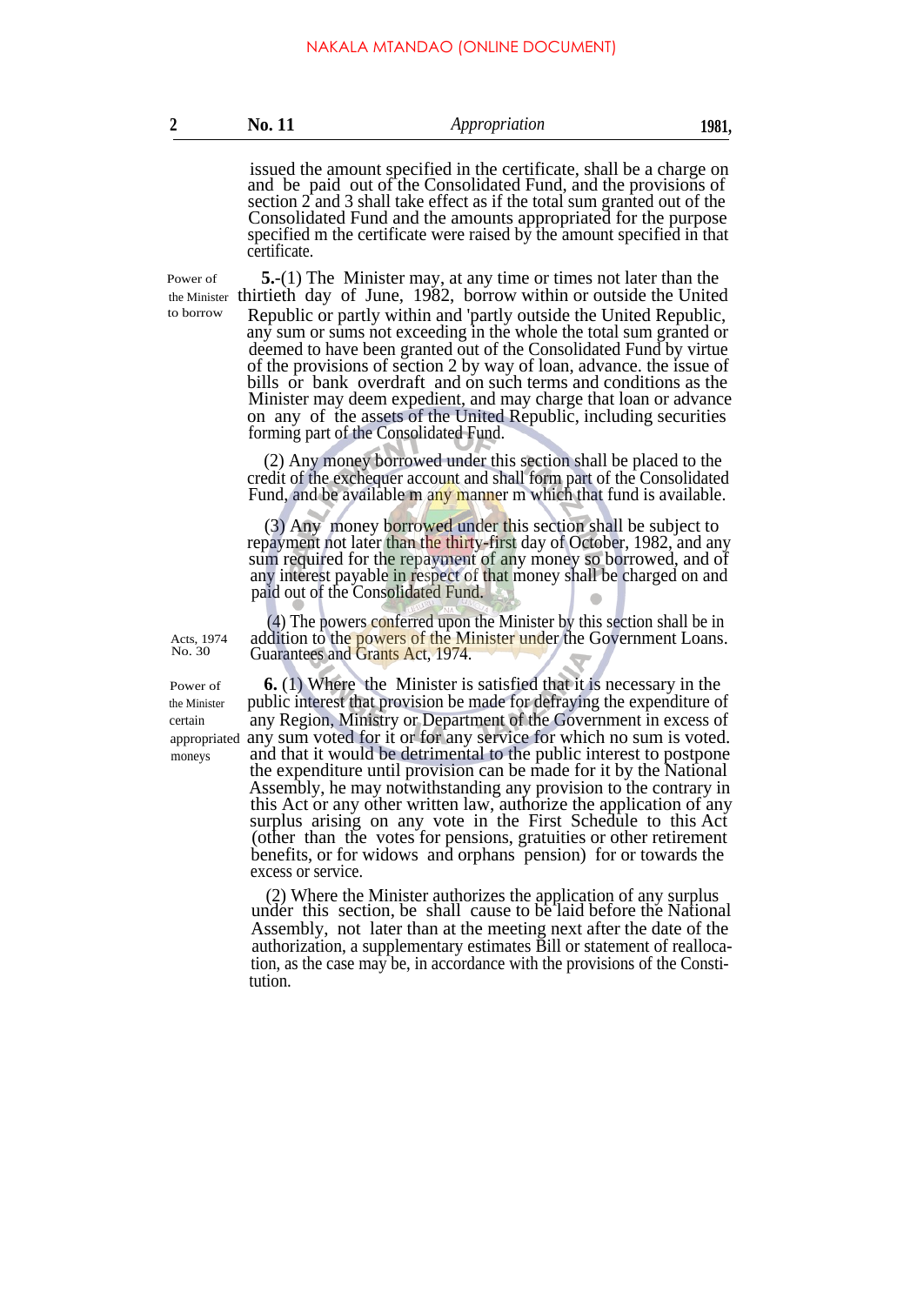| ı<br>٠ |  |
|--------|--|
|        |  |

(3) The Minister may delegate all or any of the powers conferred upon him by this section to any public officer subject to such limitations as the Minister may specify.

(4) The provisions of section 20 of the Exchequer and Audit Ordinance shall not apply to the powers conferred upon the Minister c<sub>ap. 439</sub> by this section.

**7.**-(1) Where the Minister has, pursuant to the provisions of section 4, raised the sums of moneys appropriated by the First Schedule to this Act for any of the purposes specified in the second column, of the Second Schedule to this Act by a further sum or further sums in relation to any of those purposes and if in his opinion financial exigencies or the public interest so require, he may, notwithstanding any provision to the contrary in this Act or any other written law, authorize the application of the whole or any part of any of the sums of moneys appropriated by the First Schedule for or towards any of the purposes specified in the second column of the Second Schedule as the Minister may specify.

(2) Where the Minister issues any authorization in accordance with subsection  $(1)$ , he shall cause to be laid before the National Assembly not later than at the meeting next after the date of the authorization,, a statement of reallocation in accordance with the provisions of the Constitution.

**8.** The sum required from time to time for the subsidiary funds and Subsidiary repayments in respect of the 53/4 per cent inscribed Stock, 1978/82 sinking (74,000,000) are hereby charged upon and shall be paid out of the funds Consolidated Fund.

| aв |  |
|----|--|

Power of the Minister to reallocate moneys for development purpose

| <b>FIRST SCHEDULE</b>                                                                        |                          |                     |             |
|----------------------------------------------------------------------------------------------|--------------------------|---------------------|-------------|
|                                                                                              |                          | <b>SUPPLY</b>       |             |
| Ambit<br>Vote                                                                                | Recurrent<br>Expenditure | Development         | Total       |
| No.                                                                                          | Shs.                     | Expenditure<br>Shs. | Shs.<br>5   |
|                                                                                              |                          |                     |             |
| 30. The Salaries, expenses and the Development<br>Expenditure of the President's Office      | 157,971,600              | 1,450,000           | 159,421,600 |
| 31. The Salaries, expenses and the Development<br>Expenditure of the Vice-President's Office | 5,523,000                | 470,000             | 5,993,000   |
| 32. The Salaries, expenses and the Development<br>Expenditure of the Ministry of Manpower    |                          |                     |             |
| Development<br>33. The Salaries and expenses of the Committee                                | 55,343,500               | 9,354,000           | 64,697,500  |
| for the Enforcement of Leadership Code<br>34. The Salaries, expenses and the Davelopment     | 2,891,000                |                     | 2,891,000   |
| Expenditure of the Ministry of Foreign                                                       |                          |                     |             |
| Affairs<br>35. The Salaries and expenses of the Permanent                                    | 130,864,300              | 6,500,000           | 137,364,300 |
| <b>Commission of Enquiry</b><br>$\cdots$<br>36. The Salaries and expenses of Civil Service   | 2,978,000                |                     | 2,978,000   |
| Commissions                                                                                  | 2,020,700                |                     | 2,020,700   |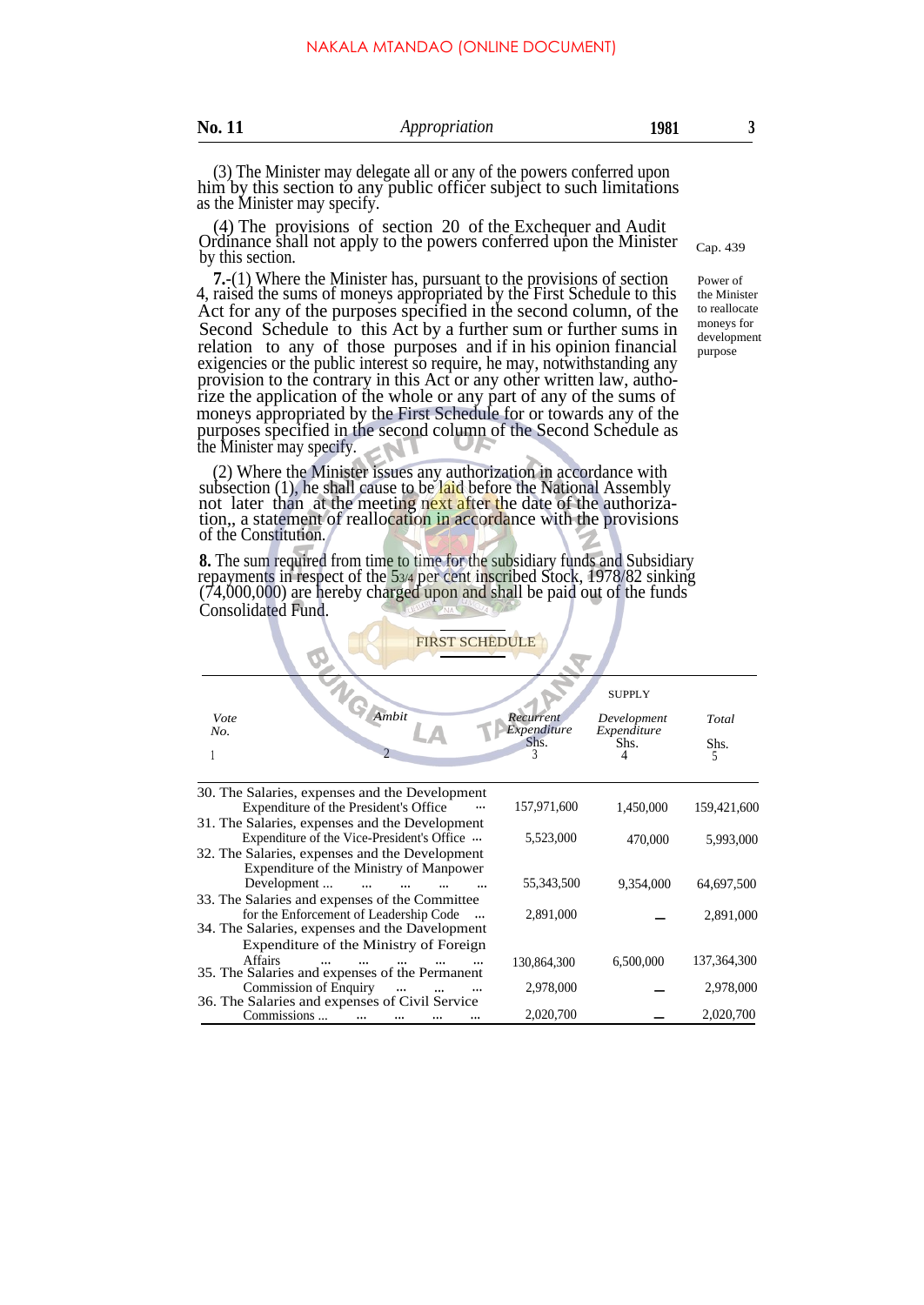## FIRST SCHEDULE-(contd.)

|                     |                                                                                                                                              |                          | SUPPLY                      |                           |
|---------------------|----------------------------------------------------------------------------------------------------------------------------------------------|--------------------------|-----------------------------|---------------------------|
| <b>V</b> ote<br>No. | Ambit                                                                                                                                        | Recurrent<br>Expenditure | Development<br>Expenditure' | Total                     |
| 1                   | 2                                                                                                                                            | Shs.<br>3                | Shs.<br>4                   | Shs.<br>5                 |
|                     | 31. The Salaries, expenses and the Development<br>Expenditure of the Office of Prime Minister                                                | 524,770,000              | 169,493,000                 | 694,263,000               |
|                     | 38. The Salaries, expenses and the Development                                                                                               |                          |                             |                           |
|                     | <b>Expenditure of Defence</b><br>$\cdots$<br>39. The Salaries, expenses and the Development                                                  | 1,150,0001,000           |                             | 349,420,000 1,499,420,000 |
|                     |                                                                                                                                              | 180,754,800              | 18,93200                    | 199,686,8100              |
|                     | 40. The Salaries, expenses and the Development<br>Expenditure of the Judiciary                                                               | 82,138,800               | 1,000,000                   | 83,139,800                |
|                     | 41. The Salaries and expenses of the Ministry of<br>Justice                                                                                  | 9,903,700                | 1,000,000                   | 10,903,700                |
|                     | 42. The Salaries and expenses of the Office of the<br>Speaker                                                                                | 12,870,000               |                             | 12,870,000                |
|                     | 43. The Salaries expenses and the Development<br>Expenditure of the Ministry of Industries<br>44. The Salaries, expenses and the Development | 139,180,000              | 523,093,000                 | 662,273,000               |
|                     | Expenditure of the ministry of Industries                                                                                                    | 41,770,000               | 1,280,261,000               | 1,322,03 1,0 0            |
|                     | 45. The Salaries and expenses of tile Exchequer<br>and Audit Department                                                                      | 11,460,000               |                             | 11,460,000                |
|                     | 46. Tile Salaries expenses and the Development                                                                                               |                          |                             |                           |
|                     | <b>Expenditure of tile Ministry of National</b><br>Education                                                                                 | 764,330,000              | 300,753,000                 | 1,065,083,000             |
|                     | 47. The Salaries, expenses and the Development<br><b>Expenditure of the Ministry of Trade</b>                                                | 18,360,000               | 22,975,000                  | 41,335,000                |
|                     | 48. The Salaries, expenses and the Development<br>Expenditure of the Ministry Of Works                                                       |                          |                             |                           |
|                     | 49. The Salaries, expenses and the Development                                                                                               | 330,000,000              | 788,224,000                 | 1,118,224,000             |
|                     | Expenditure of the Ministry "of Development,                                                                                                 |                          |                             |                           |
|                     | housing and Urban Development<br>50. The Salaries, expenses and the Development                                                              | 47,570,000               | 106,147,000                 | 153,717,000               |
|                     | Expenditure of the Ministry Of Finance<br>51. The Salaries, expenses and the Development                                                     | 2,248,770,400            | 365,377,000                 | 2,614,147,400             |
|                     | Expenditure of the Ministry of Home Affairs                                                                                                  | 614,037,400              | 75,797,000                  | 689,834,400               |
|                     | 52. The Salaries, expenses and the Development<br>Expenditure of the Ministry of Health                                                      |                          |                             |                           |
|                     | 53. The Salaries, expenses and the Development                                                                                               | 335,229,000              | 77,665,000                  | 412,894000                |
|                     | Expenditure of the Ministry of Information<br>and Culture<br>$\cdots$<br>54. The Salaries, expenses and the Development                      | 67,652,500               | 5,800,000                   | 73,452,500                |
|                     | Expenditure of the Ministry of Planning and<br>Economic Affairs                                                                              | 19,700,000               | 30,549,000                  | 49,249,000                |
|                     | 55. The Salaries, expenses and the Development<br>Expenditure of the Ministry of Natural                                                     |                          |                             |                           |
|                     | Resources and Tourism<br>$\cdots$<br>56. The Salaries, expense-, and the Development                                                         | 87,221,000               | 225,550,000                 | 312,771,000               |
|                     | Expenditure of the Ministry of Water Devo-,<br>lopment and Energy-<br>$\cdots$                                                               | 62,664,000               | 592,801,000                 | 655,465,000               |
|                     | 57. The Salaries, expenses and the Development                                                                                               |                          |                             |                           |
|                     | Expenditure of the Ministry of Labour and<br>Social Welfare<br>$\cdots$<br>$\ddotsc$<br>$\cdots$<br>$\overline{a}$                           | 60,4201,00.0             | 80,999,000                  | 141,419,000               |
|                     | 58. The Salaries, expenses and the Development<br>Expenditure of Radio Tanzania<br>$\cdots$                                                  | 23,810,000               | 2,500,000                   | 26,310,000                |
|                     | 59. The Salaries, expenses and the Development<br>Expenditure of the President's Office                                                      |                          |                             |                           |
|                     | Capital Development                                                                                                                          | 16,900-000               | 181,405,000                 | 198,305,000               |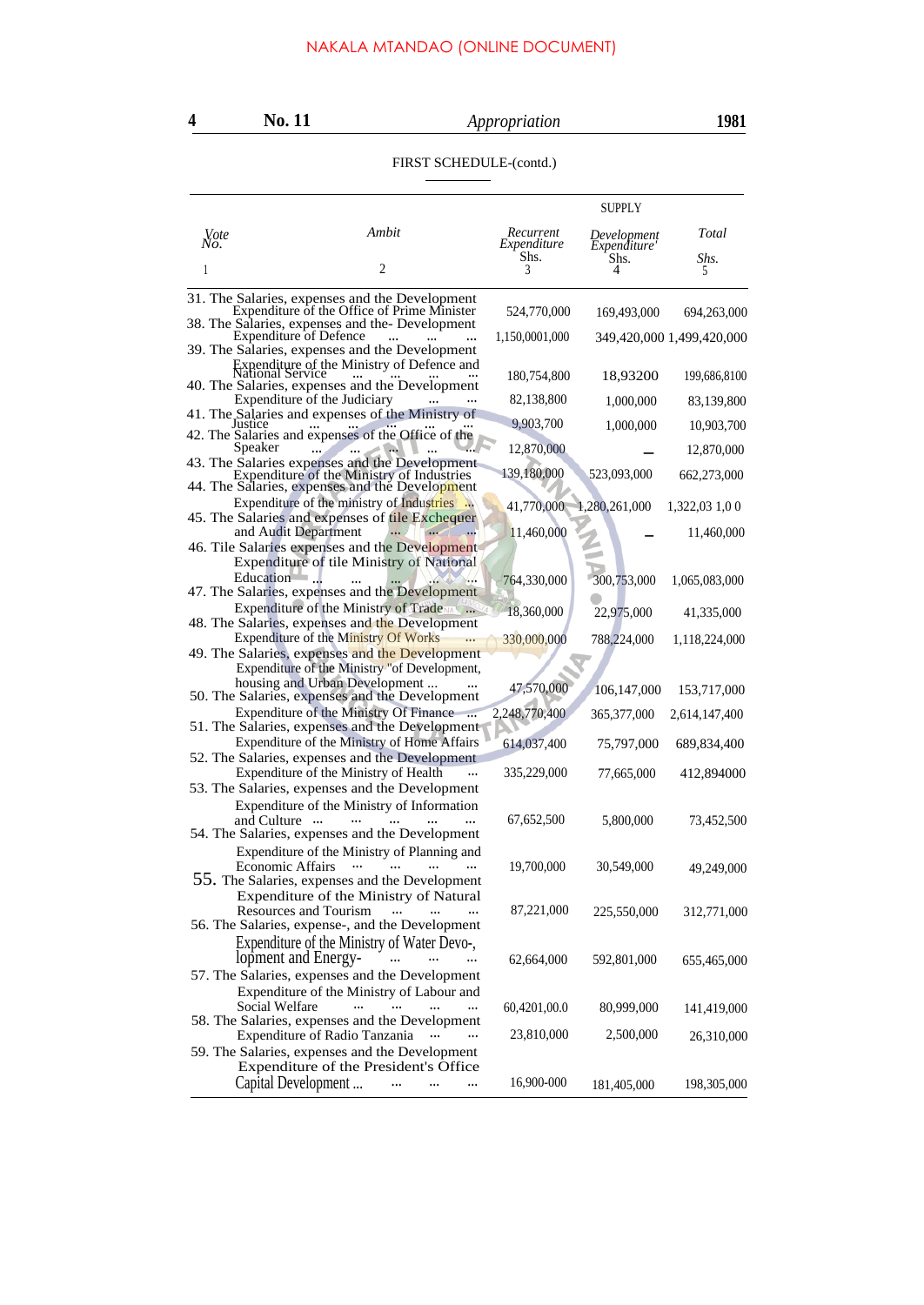# **No. 11** *Appropriation* **1981 <sup>5</sup>**

### FIRST SCHEDULE-(contd.)

| Vote | Ambit                                                                                                  | Recurrent      | <b>SUPPLY</b><br>Development | Total          |
|------|--------------------------------------------------------------------------------------------------------|----------------|------------------------------|----------------|
| No.  |                                                                                                        | Expenditure    | Expenditure<br>Shs.          | Shs.           |
| 1    | 2                                                                                                      | Shs.           | 4                            | 5              |
|      | 60. The Salaries and expenses of the Price Com-                                                        |                |                              |                |
|      | mission<br><br>62. The Salaries, expenses and the Development<br>Expenditure of the Ministry of Commu- | 3,019,900      |                              | 3,019,900      |
|      | tions and Transport-<br>$\cdots$<br>63. The Salaries and expenses of the Standing                      | 85,420,600     | 462,568,000                  | 547,988,600    |
|      | Committee on Parastatal Organizations                                                                  | 1,850,000      |                              | 1,850,000      |
|      | 64. The Salaries, expenses and the Development<br>Expenditure of the Ministry of Minerals              | 27,383,000     | 113,800,000                  | 141,183,000    |
|      | 65. The Salaries, expenses and the Development<br>Expenditure of the Ministry of Livestock             |                |                              |                |
|      | Development<br>70. The Salaries, expenses and the Development                                          | 57,490,600     | 89,796,000                   | 147,286,600    |
|      | <b>Expenditure of Arusha Region</b><br>71. The Salaries, expenses and the Development                  | 159,469,000    | 53,131,000                   | 212,600,000    |
|      | <b>Expenditure of Coast Region</b>                                                                     | 114,208,000    | 28,774,000                   | 142,982,000    |
|      | 72. The Salaries, expenses and the Development<br>Expenditure of Dodoma. Region<br>$\ddotsc$           | 157,504,000    | 45,479,000                   | 202,983,000    |
|      | 73. The Salaries, expenses and the Development<br><b>Expenditure of Iringa Region</b>                  | 138,770,500    | 45,471,000                   | 184,241,500    |
|      | 74. The Salaries, expenses and the Development<br><b>Expenditure of Kigoma Region</b>                  | 106,408,500    | 28,415,000                   | 134,823,500    |
|      | 75. The Salaries, expenses and the Development<br>Expenditure of Kilimanjaro Region                    | 167,023,100    | 50,857,000                   | 217,880,100    |
|      | 76. The Salaries, expenses and the Development<br><b>Expenditure of Lindi Region</b>                   | 100,065,000    | 34,115,000                   | 134,180,000    |
|      | 77. The Salaries, expenses and the Development<br><b>Expenditure of Mara Region</b>                    | 131,924,000    | 39,621,000                   | 171,545,000    |
|      | 78. The Salaries, expenses and the Development<br><b>Expenditure of Mbeya Region</b>                   | 164,403,000    | 37,380,000                   | 201,783,000    |
|      | 79. The Salaries, expenses and the Development<br><b>Expenditure of Morogoro Region</b><br>            | 154,234,500    | 54,486,000                   | 208,720,500    |
|      | 80. The Salaries, expenses and the Development<br><b>Expenditure of Mtwara Region</b>                  | 133,455,700    | 35,823,000                   | 169,278,700    |
|      | 81. The Salaries, expenses and the Development<br>Expenditure of Mwanza Region                         | 181,678,600    | 46,085,000                   | 227,763,600    |
|      | 82. The Salaries, expenses and the Development<br>Expenditure of Ruvuma Region                         | 106,986,700    | 28,332,000                   | 135,318,700    |
|      | 83. The Salaries, expenses and the Development<br>Expenditure of Shinyanga Region                      | 137,272,300    | 35,995,000                   | 173,267,300    |
|      | 84. The Salaries, expenses and the Development<br>Expenditure of Singida Region<br>                    | 112,319,800    | 24,083,000                   | 136,402,800    |
|      | 85. The Salaries, expenses and the Development<br><b>Expenditure of Tabora Region</b>                  | 127,056,300    | 44,791,000                   | 171,847,300    |
|      | 86. The Salaries, expenses and the Development                                                         |                |                              |                |
|      | <b>Expenditure of Tanga Region</b><br>87. The Salaries, expenses and the Development                   | 172,085,400    | 49,122,000                   | 221, 207, 400  |
|      | Expenditure of Kagera Region<br><br>88. The Salaries, expenses and the Development                     | 150, 194, 400  | 22,858,000                   | 173,052,400    |
|      | Expenditure of Dar es Salaam Region                                                                    | 19,778,900     | 10,981,000                   | 30,759,900     |
|      | 89. The Salaries, expenses and the Development<br>Expenditure of Rukwa Region<br>                      | 93,199,900     | 22,918,000                   | 116, 117, 900  |
|      | TOTAL<br>                                                                                              | 10,009,305,400 | 6,622,396,000                | 16,631,701,400 |
|      |                                                                                                        |                |                              |                |